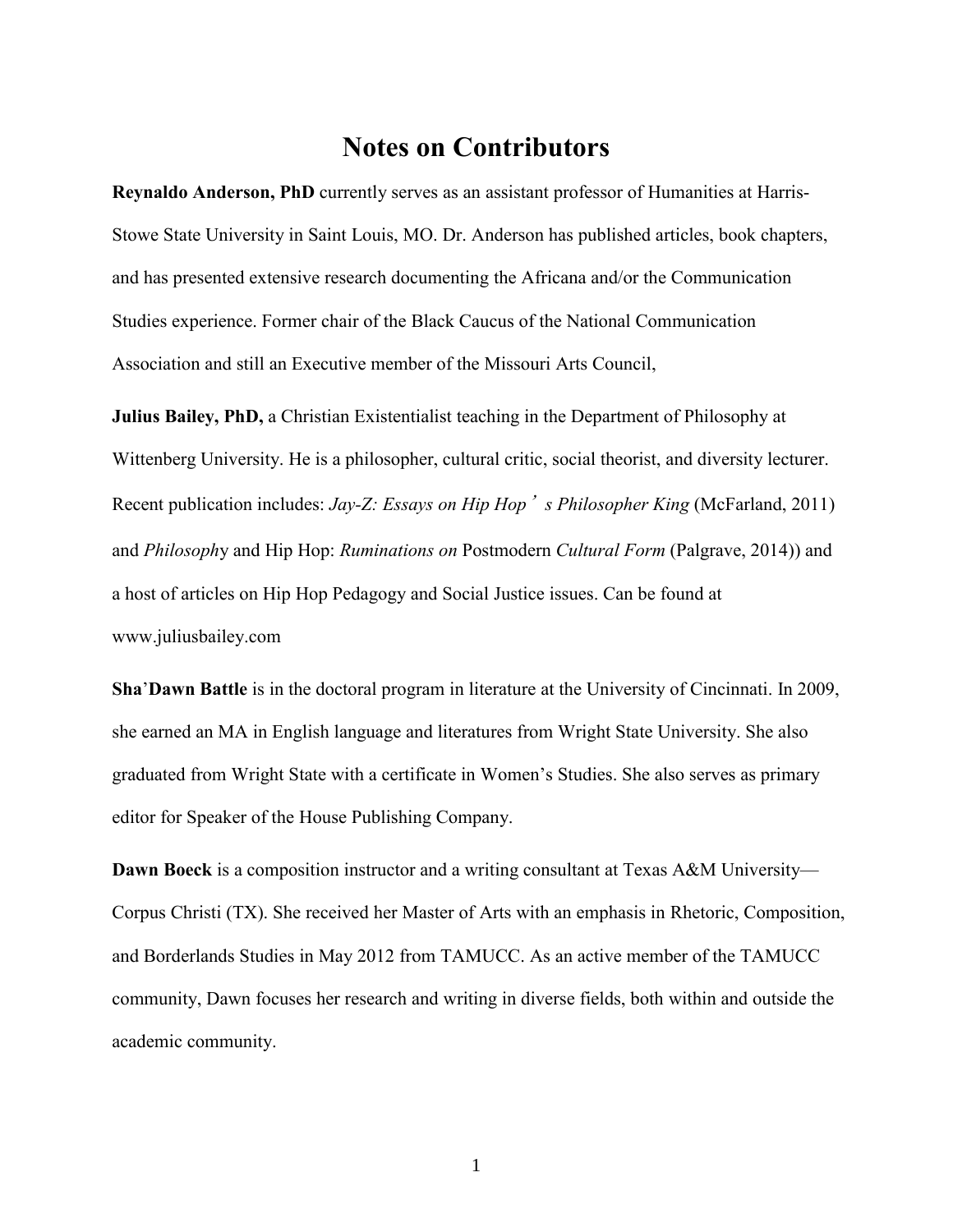**Regina N. Bradley** received her PhD in African American Literature at Florida State University and currently teaches at Kennesaw State University. She writes about post–Civil Rights African American literature, pop culture, race and sound, and Hip Hop. African American literature and popular culture. *Current Musicology*. Regina's public scholarship has been featured on AllHipHop, TheLoop21, PopMatters, NewsOne, Racialicious, and her own blog, http://redclayscholar.blogspot.com

**A. D. Carson** is currently in the doctoral program for Rhetoric at The University of South Carolina. A high school educator, author, and performance artist, he has written hundreds of unpublished poems, stories, songs, and other tangentially related pieces, some of which he shares on his website, AydeeTheGreat.com. Author of *COLD* and essays *The City: [un]poems,* Thoughts, Rhymes and Miscellany (Mayhaven Publishing)

**Tommy Curry** is an associate professor of philosophy at Texas A&M University. His work spans across the various fields of philosophy, jurisprudence, Africana Studies, and Gender Studies. Though trained in American and Continental philosophical traditions, his primary research interests are in Critical Race Theory and Africana Philosophy.

**Akil Houston, PhD** is an sssistant professor of Cultural and Media Studies in the Department of African American Studies. A filmmaker, dj, social critic, and one of the nation's most authentic hip-hop scholars, his work includes articles in *Philosophical Studies in Education Journal*, *The International Journal of Africana Studies*, and *Empathy and the Imagination-Intellect: Writings of Healing and Resistance* (Peter Lang, 2012).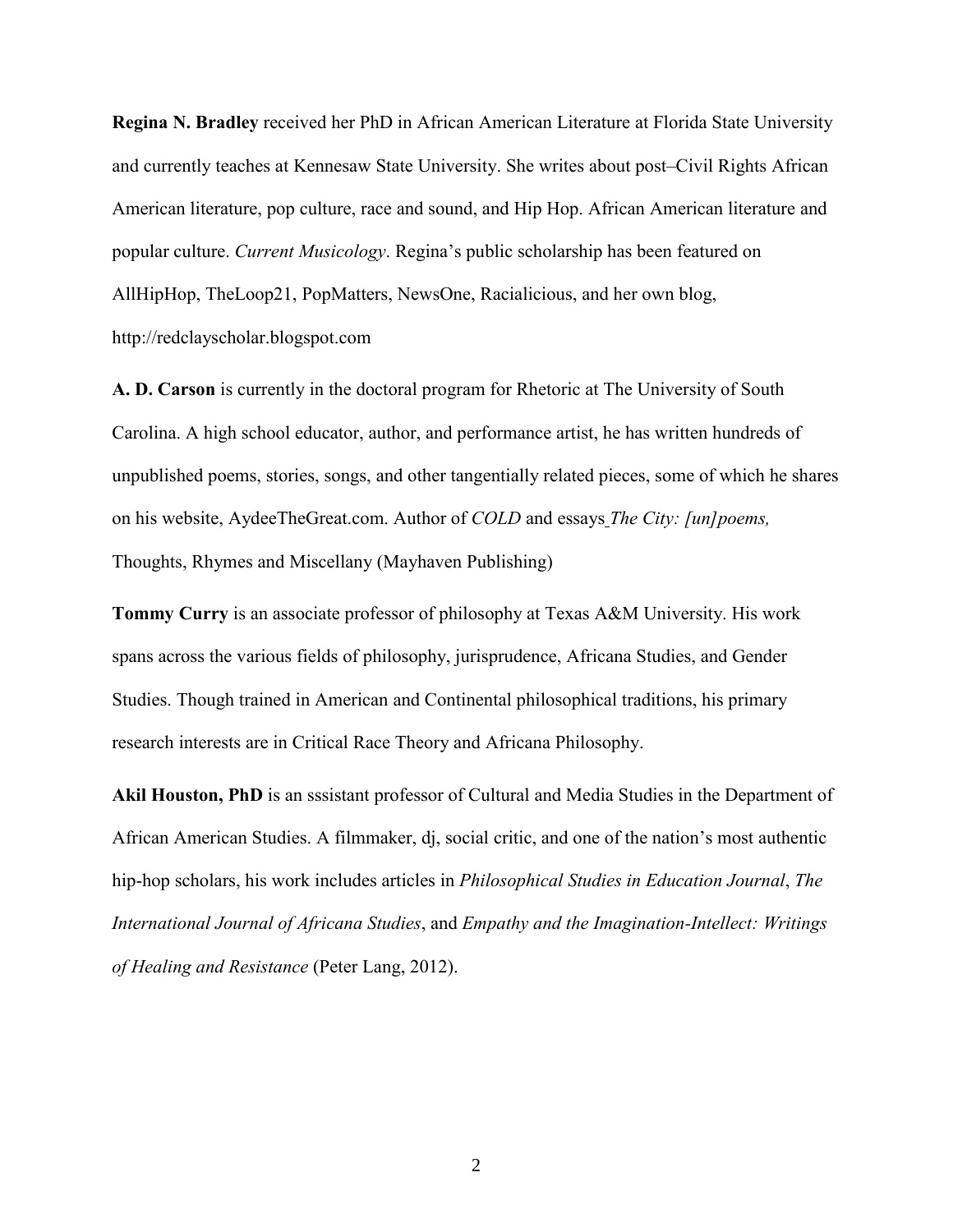**John Jennings, PhD** is an associate professor of Graphic Design at the University of Illinois at Urbana-Champaign. An accomplished designer, curator, illustrator, cartoonist, and awardwinning graphic novelist, his work includes co-authoring *Black Comix: African American Independent Comics and Culture* (Mark Batty/Random House 2010), *Exploring the Visual Communication in Hip Hop Culture Design Research: Designing Culture* (Princeton Architectural Press, 2007).

**Nicholas D. Krebs** is a graduate instructor in the Department of African American Studies and Research Center at Purdue University. He holds a Masters in American Studies focuses on the formation and transmission of cultural knowledge.

**David J. Leonard, PhD** is an associate professor and chair in the Department of Critical Culture, Gender and Race Studies at Washington State University, Pullman. He is author of *After Artest*: *Race and The Assault on Blackness* (SUNY Press, 2012) and *Screens Fade to Black*: *Contemporary African American Cinema* (Praeger, 2006). Leonard is a regular contributor to popular outlets including the Chronicle of Higher Education, The Huffington Post, and Feminist Wire.

**Heidi R. Lewis, PhD** is an assistant professor of Feminist and Gender Studies at Colorado College. She earned a PhD in American Studies from Purdue University, where she also earned a Graduate Certificate in Women's Studies. Her research and teaching interests include feminist, gender and sexuality studies, critical media studies and popular culture, critical race theory, critical whiteness studies, and African American culture.

3